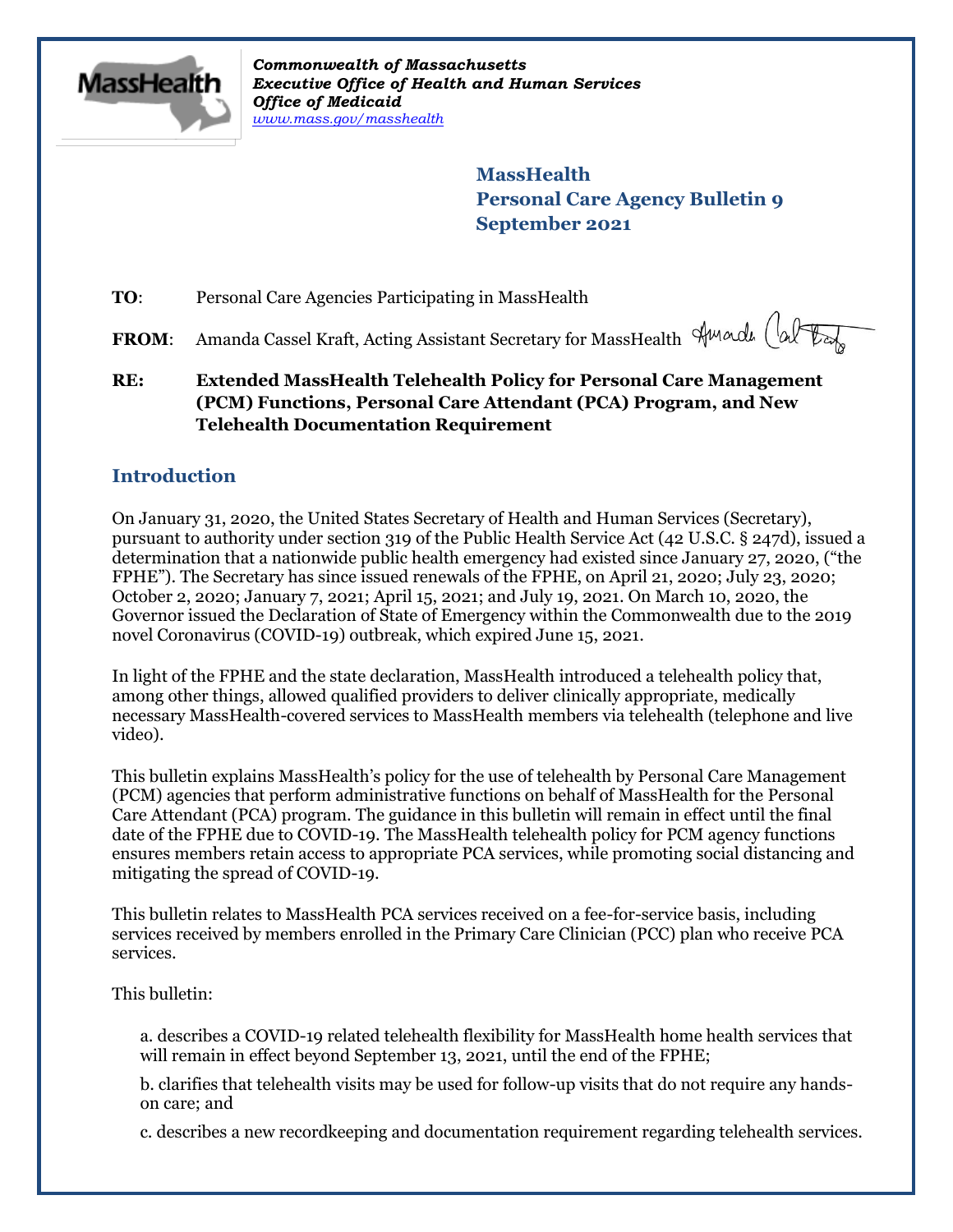**MassHealth Personal Care Agency Bulletin 9 September 2021 Page 2 of 4**

## **Personal Care Management (PCM) Agency Telehealth Guidance**

In lieu of in-person visits, MassHealth Personal Care Management (PCM) agencies *may* conduct telehealth (including telephone or live video) in accordance with the standards in this bulletin and as determined necessary by the PCM agency, based on members' needs.

MassHealth is not imposing specific requirements for technologies used to deliver services via telehealth and will allow reimbursement for MassHealth PCM services delivered through telehealth, as long as such services comply with the guidelines established in this bulletin. Providers are encouraged to use appropriate technologies to communicate with individuals and should, to the extent feasible, ensure the same rights to confidentiality and security as provided in face-to-face services. Providers must inform members of any relevant privacy considerations.

EOHHS does not require PCM agencies to perform their administrative functions via telehealth/virtual visit, and PCM agencies are encouraged to continue to provide their administrative functions in-person as necessary and appropriate, and as requested by members. PCM agencies must clearly document in the member record if the member refuses an in-person visit.

PCM agencies may perform the following functions via telehealth:

- **Initial clinical evaluations**: PCM agencies may conduct initial clinical evaluations via telehealth, provided such visits utilize **live video** technology. Initial evaluations may not be conducted via telephone only. The Executive Office of Health and Human Services (EOHHS) strongly encourages PCM agencies to conduct initial evaluations in-person with proper personal protective equipment (PPE). Where appropriate, initial evaluations may also be conducted via hybrid model, using a combination of live video and in-person visits; and
- **Clinical re-evaluations, In-Person Issue Focused Functional Skills Training (FST) sessions, In-Person Comprehensive FST sessions, Intake and Orientation visits, discharge planning sessions, and adjustments to existing prior authorizations**: PCM agencies may perform these functions via telehealth, provided such visits utilize, at minimum, teleconferencing technology (the use of live video technology is preferred, where appropriate). EOHHS strongly encourages PCM agencies to conduct the above visit types in-person with proper PPE. Where appropriate, such visits may also be conducted via hybrid model, using a combination of live video and in-person visits.

If a PCM agency is unable to conduct an initial clinical evaluation in-person or via live video, the agency should refer the corresponding member to their primary care provider.

### **Member Consent**

PCM agencies must obtain verbal consent from a member, and the member's surrogate and/or legal guardian if applicable, before the initiation of any telehealth conducted by PCM staff. **PCM agencies must document this consent in the member record**.

In obtaining the member's consent, PCM agencies must provide the member with information about telehealth, including a statement explaining: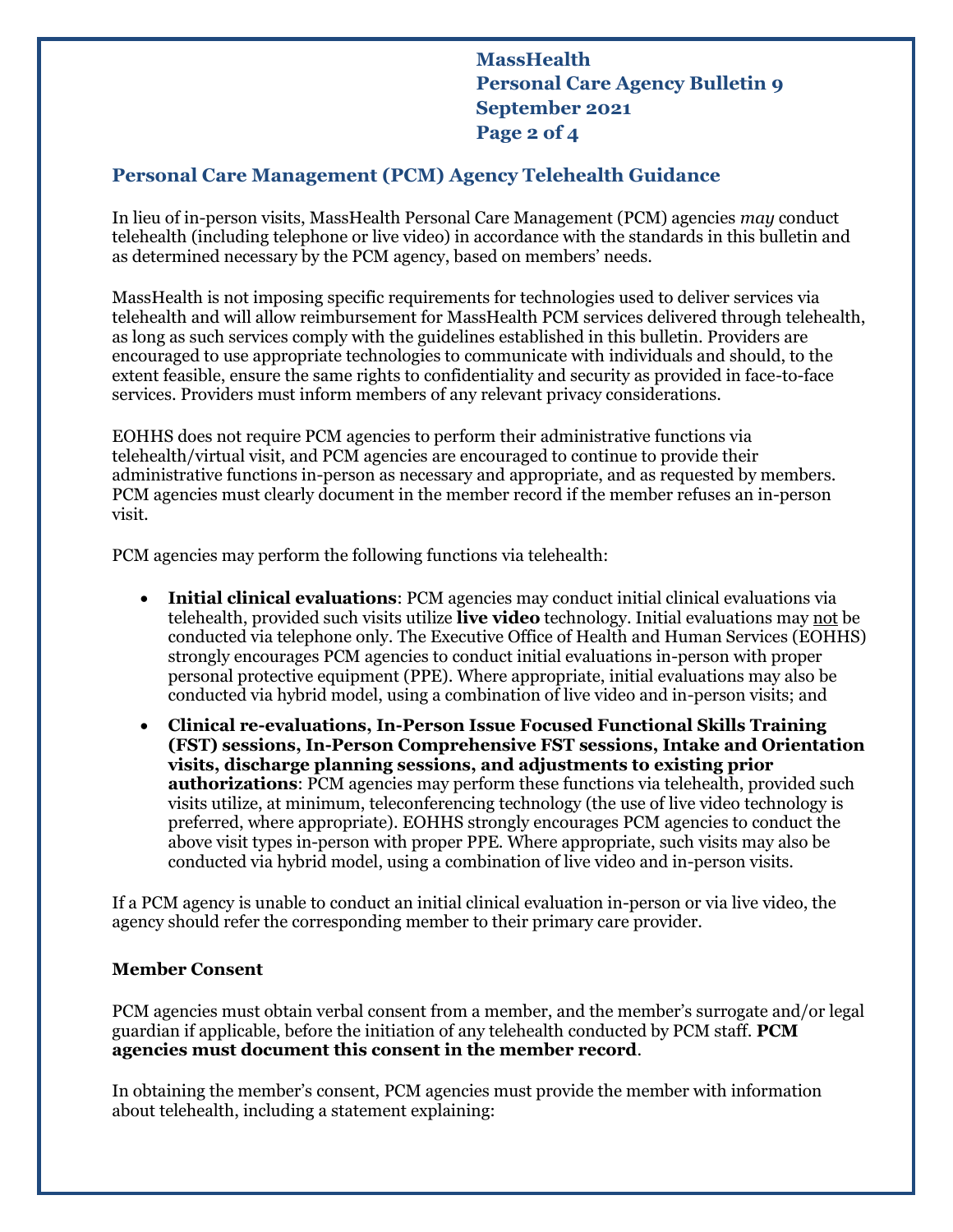**MassHealth Personal Care Agency Bulletin 9 September 2021 Page 3 of 4**

- What a telehealth involves;
- What is expected from the member, as well as the PCM agency;
- Any relevant privacy considerations; and
- The fact that the member may revoke, at any time, their consent for the rendering of services via telehealth.

#### **Documentation Requirements and Billing Instructions for PCM Services Delivered via Telehealth**

All relevant documentation requirements of 130 CMR 422.000 and the Personal Care Management Functions contract still apply when PCM services are delivered via telehealth. In addition to such requirements, documentation of every telehealth must include:

- a) Indication in the visit note that the service was provided via telehealth;
- b) Description in the visit note of the rationale for service via telehealth; and
- c) For dates of service on or after September 13, 2021, the following new visit note:

On [DATE], member has requested and verbally consented to their comprehensive evaluation, reevaluation, and/or visit being completed via telehealth due to COVID-19. On [DATE], staff discussed the safety protocols that are used during any in-person visit, including but not limited to PPE use and COVID precautions but member still requested telehealth instead of an in-person visit.

Failure to maintain documentation requirements for services delivered via telehealth may result in the imposition of sanctions pursuant to 130 CMR 450.238-450.240.

Providers must bill the same procedure codes for services delivered via telehealth as appropriate for services delivered in-person. **PCM agencies must include Place of Service Code 02 when submitting claims for services delivered via telehealth, as described in this bulletin**. Only the following procedure codes are eligible for billing using the Place of Service Code 02 in accordance with this bulletin:

| Code              | <b>Modifier</b> | <b>Brief Description*</b>                                                                                                                         |
|-------------------|-----------------|---------------------------------------------------------------------------------------------------------------------------------------------------|
| 99456             |                 | Initial evaluation of a member to determine the need and extent of<br>the need for personal care services                                         |
| 99456             | TS              | Re-evaluation of a member to determine the need and extent of the<br>need for personal care services                                              |
| T <sub>1023</sub> |                 | Per session charge for intake and orientation services provided to a<br>member who does not yet have prior authorization (PA) for PCA<br>services |
| T <sub>2022</sub> | $U_1$           | Required Quarterly Comprehensive (in person) Functional Skills<br>Training (FST) visits during the first year of approved PCA services            |
| T <sub>2022</sub> | U <sub>2</sub>  | Required Annual Comprehensive (in person) Functional Skills<br>Training (FST)                                                                     |
| T2022             | $U_3$           | Issue-Focused (in person) Functional Skills Training (FST)                                                                                        |